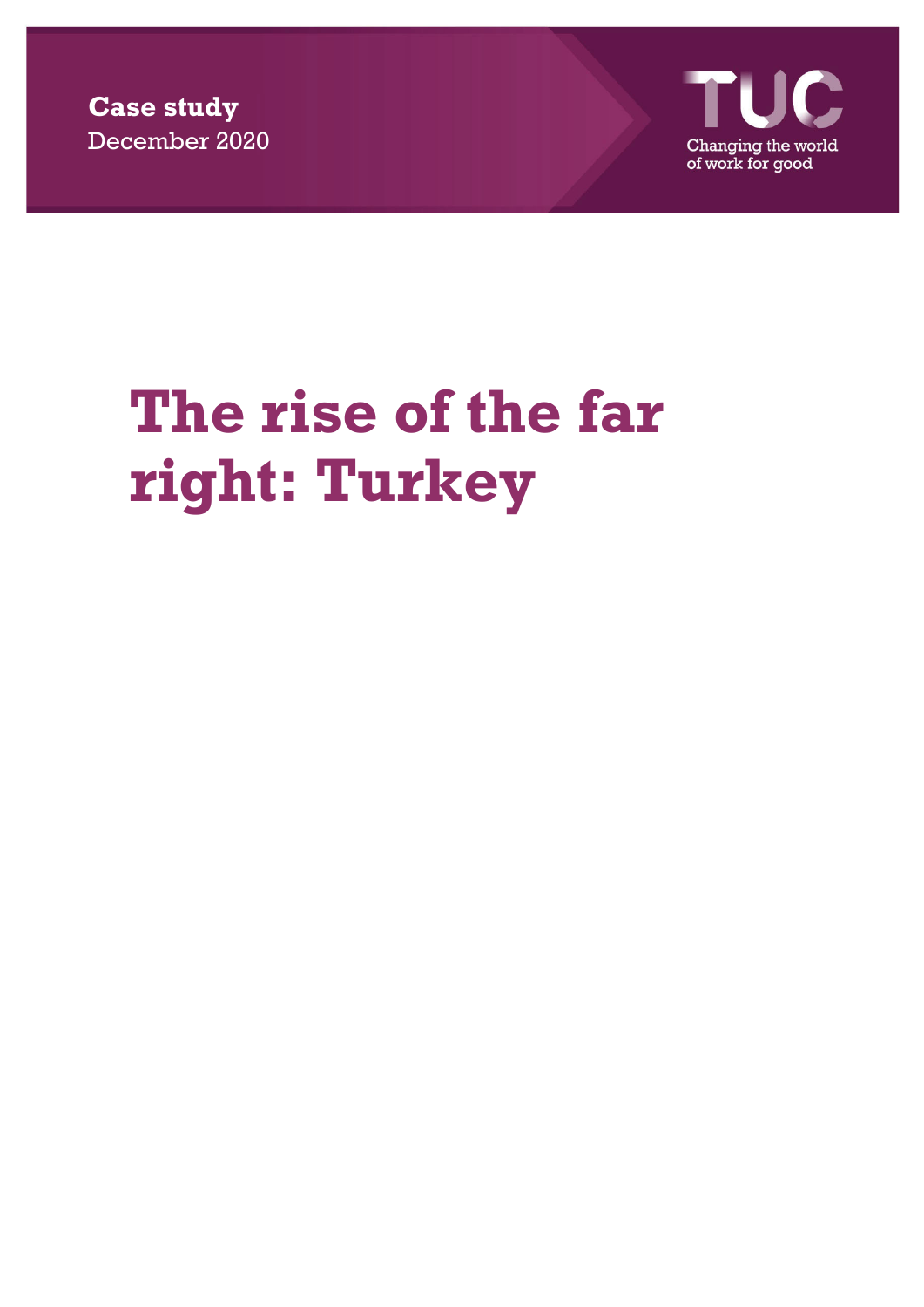

## **Introduction**

Recep Erdoğan's Turkey has been described as "a capitalist nightmare: a triad of neoliberal economics, political despotism, and Islamist conservatism".<sup>1</sup> In 2002, when the newly formed Justice and Development Party (AKP) swept to victory with a two-thirds parliamentary majority, it pledged to take swift action to resolve the country's deepening financial crisis and the accompanying problems of political instability and corruption that had plagued the Turkish state for years. Yet, the AKP's economic policies did not differ much from what came before. Continuing with the IMF-backed austerity measures that had been adopted by the preceding coalition, the AKP embarked on a rapid programme of economic liberalisation that included privatisation of state assets, contractionary monetary policy and labour-market flexibilisation. These measures, coupled with Erdoğan's swift diplomatic overtures to the EU and US, were geared towards attracting foreign capital and integrating Turkey's export economy into the world market.

In the first 15 years of AKP rule, Turkey experienced an influx of FDI and thousands of foreign companies and entered the OECD's 'Privatisation Top 10' list for its large-scale sale of state assets. Capital flows into the country, along with access to cheap credit, also helped to fuel new patterns of consumption, urbanisation and a huge construction boom. The AKP's neoliberal transformation of the economy produced a period of high growth, leading commentators to make favourable comparisons between Turkey and the BRICS.2

However, this 'economic miracle' rested on shaky foundations. To begin with, the model was heavily dependent on rocketing capital inflows to support private speculation, with banks and big firms borrowing heavily in foreign currency to sustain their chase for quick profits. It was also based on a consumer boom fuelled by an explosion of household debt. This helped to mask what was a period of jobless growth, marked by falling wages and rising inequality. Another cushion was provided through the widening of social welfare measures to cover hitherto excluded sections of the working class, complemented by the expansion of social assistance offered by religious charities.<sup>3</sup> These policies were implemented in parallel with a broader process of dispossession, involving the retrenchment of access to land and housing and the commodification of the commons.4

In the case of Turkey, as elsewhere across the globe, the country's economic transformation was based on the creation of a disciplined, low-cost and disposable labour force with limited rights and little recourse to collective trade union action. The persistence of high unemployment generated the economic conditions in which large numbers of people could

<sup>1</sup> Gündüz ZY (2015). "The 'new Turkey': fetishizing growth with fatal results". *Monthly Review*, 1 June 2015. Available at: https://monthlyreview.org/2015/06/01/the-new-turkey-fetishizing-growth-with-fatal-results/.

<sup>2</sup> Tansel C B (2020). "National neoliberalism in Turkey". *Dissent* (summer 2019). Available at: https://www.dissentmagazine.org/article/national-neoliberalism-in-turkey; Gündüz, *op cit*.

<sup>3</sup> Akcay Ü (2018). *Neoliberal Populism in Turkey and its Crisis*. Institute for International Political Economy Berlin, Working Paper No. 100/2018, pp 10–12.

<sup>4</sup> Dorlach T (2018). "Retrenchment of social policy by other means: a comparison of agricultural and housing policy in Turkey". *Journal of Comparative Policy Analysis: Research and Practice*, vol 21, no 3, pp 270–86; Gündüz, *op cit*.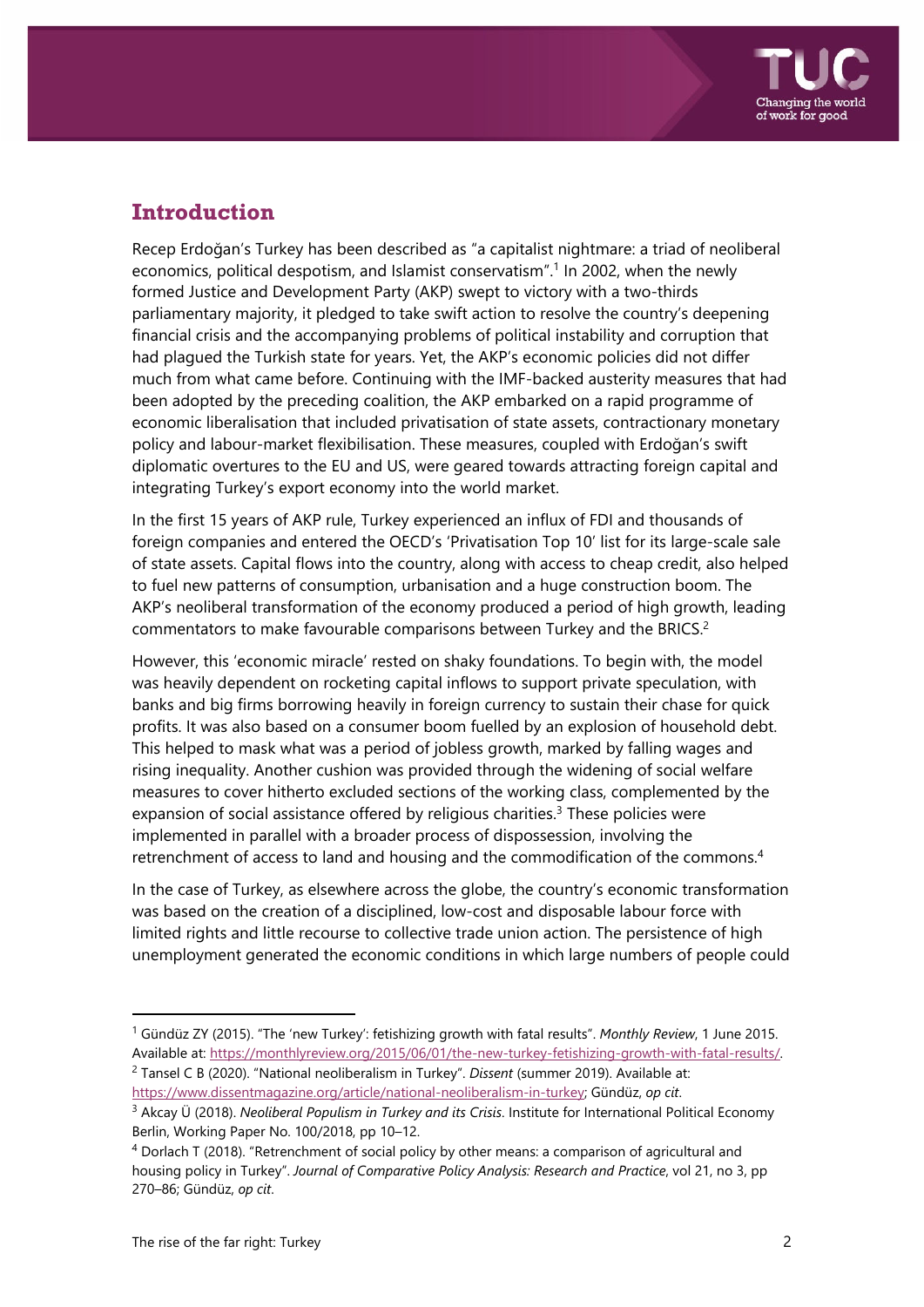

be forced into low-paid, informal and non-unionised work.<sup>5</sup> Laws enacted in the first decade of the Erdoğan era promoted greater labour flexibility and informal hiring practices (subcontracting, agency work etc) while strengthening the previous government's restrictions on collective bargaining and the right to strike. As well as outlawing strikes for economic, political, sympathy and solidarity reasons, these laws empowered the state to postpone any strike for 60 days. The impact on workers and trade unions is plain to see: collective bargaining coverage more than halved from 11.9 per cent in 2002 to 5.4 per cent in 2012; trade union density plummeted from 29.4 per cent in 2001 to a low of 6.3 per cent in 2013; and labour's share of national income fell by 25 per cent in the same period.<sup>6</sup>

By the 2010s, the story of Turkey's economic success, democratisation and political stability had started to unravel. A fresh economic crisis revealed the underlying fragility and unsustainability of Turkey's model, not least its dependence on foreign capital inflows. With escalating social unrest came moments of acute political crisis. 'Dependent financialisation' and liberalisation of the Turkish economy has nonetheless continued apace, drawing the country further into volatile financial systems and generating a pattern of recurring economic and political turmoil.<sup>7</sup> Faced with these challenges, the AKP has come to rely on increasingly authoritarian, repressive and violent modes of governance. Erdoğan has also sought to define a new form of Turkish conservatism that satisfies the AKP's base and appeals to enough right-wing nationalists to give him the 50 per cent+ majority needed to win presidential elections and secure key constitutional changes.

## **Authoritarianism and right-wing nationalism**

It is difficult to determine a particular date when Erdoğan's authoritarianism became evident. But the government's brutal reaction to the 2013 Gezi Park protests, which began as a small campaign against the destruction of a public park before mushrooming into a nationwide cycle of mass demonstrations involving millions of people, can be seen as a critical turning point. The authorities responded to the protests by deploying the police, which used live ammunition, tear gas, plastic bullets and beatings, resulting in over 3,000 arrests, 8,000 injuries and six deaths in the space of a few months. $8$  These events coincided with the increasing repression of labour through harassment, intimidation and the arrest of trade unionists under false accusations of terrorism.<sup>9</sup> As the Gezi Park protests spread, Erdoğan used the opportunity to purge moderating influences from key positions, including the then President Abdullah Gül. Erdoğan replaced Gül as the AKP's candidate for Turkey's

geneva/documents/meetingdocument/wcms\_359818.pdf.

<sup>5</sup> Toksöz G (2008). Decent Work Country Report – Turkey. ILO Report, Geneva, 2008. Available at: https://www.ilo.org/wcmsp5/groups/public/---europe/---ro-

<sup>6</sup> Özkiziltan D (2019). "Authoritarian neoliberalism in AKP's Turkey: an industrial relations perspective". *Industrial Relations Journal*, vol 50, no 3 (2019), pp 224–5.

 $7$  Akcay Ü and Güngen A R (2019). The Making of Turkey's 2018–2019 Economic Crisis. Institute for International Political Economy Berlin, Working Paper No. 120/2019.

<sup>8</sup> Amnesty International (2013). Gezi Park Protests: brutal denial of the right to peaceful assembly in Turkey. London.

<sup>&</sup>lt;sup>9</sup> Bamford S (2014). "502 trade unionists in court after protest crackdown". Stronger Unions, 17 January 2014. Available at: https://strongerunions.org/2014/01/17/502-turkish-trade-unionists-in-court/.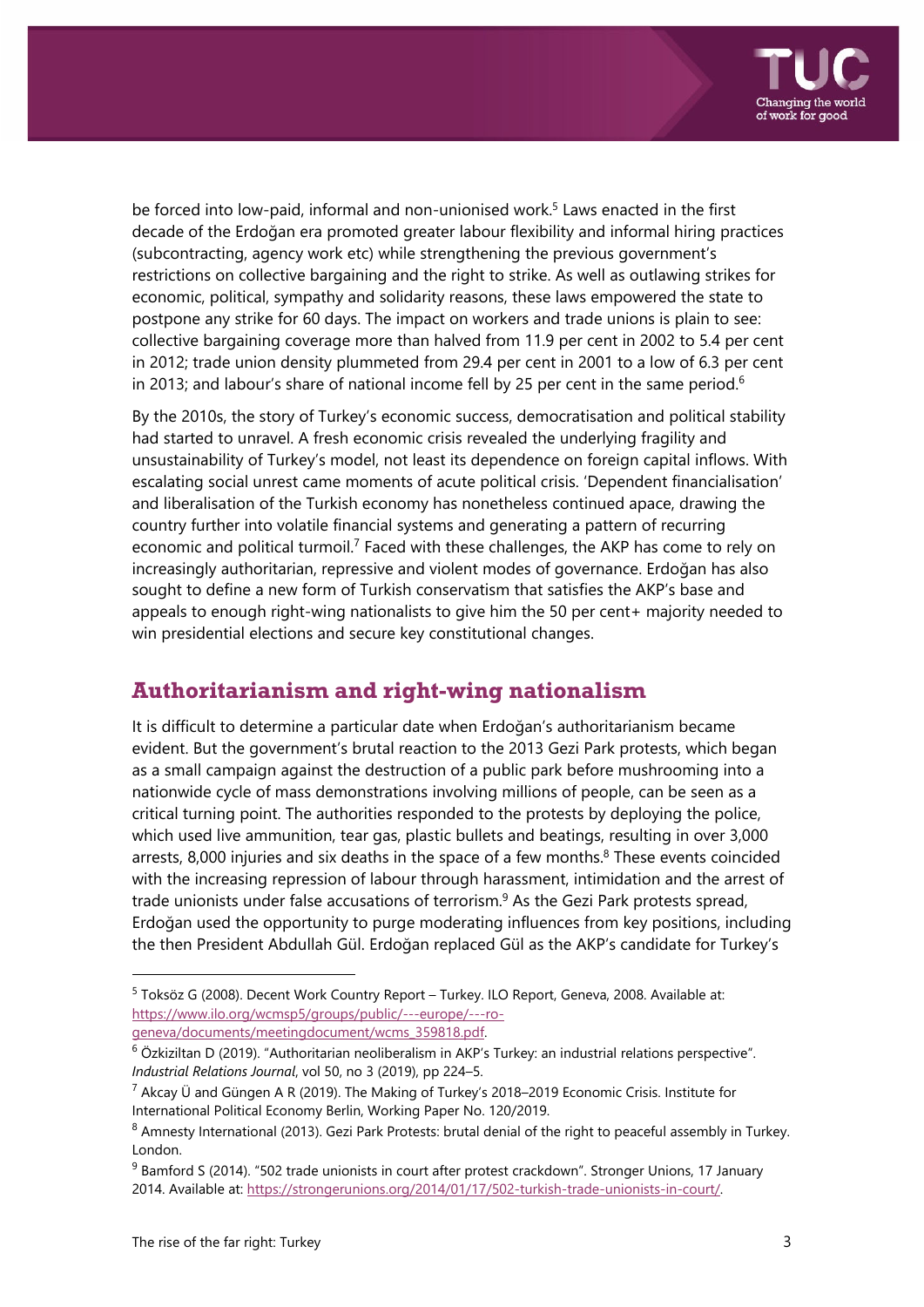

first direct presidential election in 2014, winning an outright majority with 52 per cent of the vote. This was one sure sign of his ambition to convert Turkey's government into a presidential system.10

This period beginning with the Gezi Park protests was marked by an escalation of violent security policies designed to intimidate and suppress dissenting civil society organisations, opposition political groups and social movements. Following the AKP's loss of its parliamentary majority in the June 2015 elections, the pressure on opposition forces intensified and the playing field was more explicitly altered in the AKP's favour. Significantly, the government dissolved its 'resolution process' for a negotiated settlement to the Kurdish question and launched a military offensive against the PKK (Kurdistan Workers' Party), which had declared autonomy in the Kurdish region. These security operations were backed up by a right-wing nationalist discourse, encouraging further attacks by nationalist and state forces on Kurdish politicians and citizens in the lead up to the snap election of November. According to the HDP, between July and November there were 200 attacks on HDP premises, 10,000 people were detained and close to 3,000 of them arrested; 11 cities and 45 towns where the HDP had received a large number of votes were declared as emergency areas; and 322 civilians were killed.<sup>11</sup> Moreover, the criminalisation of independent journalists and media outlets became much more widespread in these months, with Bianet reporting a spike in the censoring of news reports and social media accounts, along with a significant increase in attacks and arrests.12 This "purposefully created climate of violence and fear" enabled the AKP to regain its parliamentary majority while establishing greater control over the institutions of security and state power.<sup>13</sup>

The AKP picked up some 4.5 million votes at the 2015 November election, including scores of votes from the far-right Nationalist Movement Party (MHP). A number of wider factors played a role in driving the AKP's drift towards right-wing nationalism and increasing authoritarianism. First, souring relations with the EU dampened Erdoğan's appetite for democratic reforms and enabled him to adopt an increasingly nationalist and anti-EU discourse. Second, there was a rapid deterioration of Turkish-Syrian relations against the backdrop of the Syrian uprising and Turkey's ambitions in the Middle East. As the uprising descended into civil war, the AKP began to instrumentalise Sunni Islamic identity and give support to jihadist groups including al-Qaeda and ISIS. Not only did this directly inflame political Islam in Turkey, but it resulted in a 'blowback' effect whereby the conflict crossed the border and became increasingly entangled with the Turkish government's war on the

https://www.brookings.edu/wp-content/uploads/2019/02/FP\_20190226\_turkey\_kirisci\_sloat.pdf.

<sup>10</sup> Kirişci K and Sloat A (2019). *The Rise and Fall of Liberal Democracy in Turkey: implications for the West.* Foreign Policy at Brookings Policy Brief, February 2019, pp 2–3. Available at:

<sup>&</sup>lt;sup>11</sup> Toktamis KF and David I (2018). "Repression and resistance: fragments of Kurdish politics in Turkey under the AKP regime". *Turkish Studies*, vol 19, no 5, p 663.

<sup>12</sup> Önderoğlu D (2015). "Increasing pressure on press: democracy in question". *Bianet (English)*, 19 October 2015. Available at: https://bianet.org/english/freedom-of-expression/168464-increasing-pressure-onpress-democracy-in-question.

<sup>&</sup>lt;sup>13</sup> Yılmaz Z and Turner BS (2019). "Turkey's deepening authoritarianism and the fall of electoral democracy". *British Journal of Middle Eastern Studies*, vol 65, no 5, pp 694–5.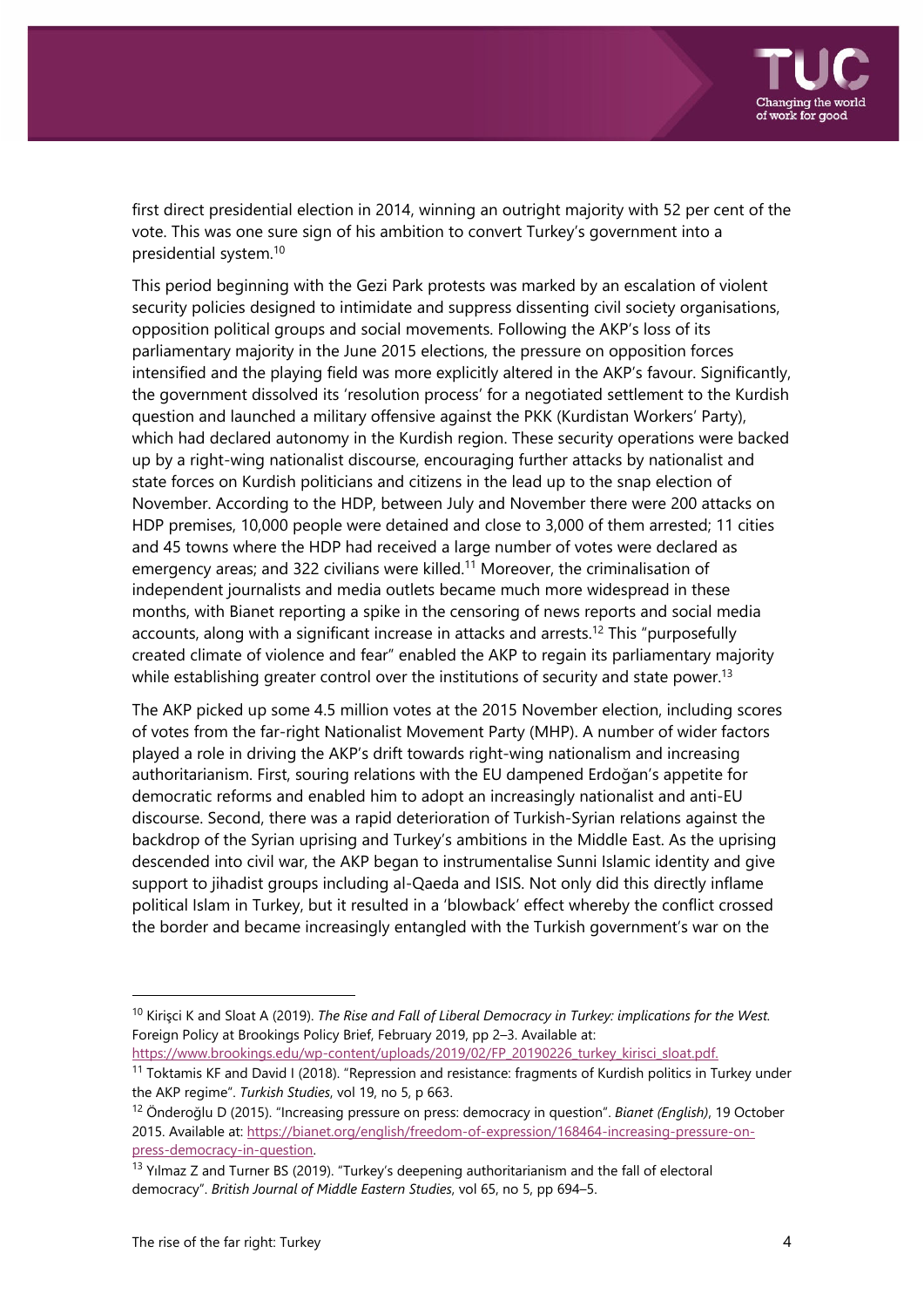

Kurds.<sup>14</sup> Finally, and relatedly, the arrival of 3.4 million Syrian refugees came at a time when Turkey was already struggling with economic inequality, social unrest, sectarian tension and political instability. Grievances among the populations of the big cities in particular were ripe for politicisation by radical nationalists.15

Another major turning point in the consolidation of presidential power came after the alleged military coup of July 2016. Erdoğan told supporters that the failed coup was "a gift from God", which he exploited to stir up nationalist sentiments and justify a wide-ranging clampdown on opponents. The government quickly declared a three-month state of emergency to grant Erdoğan the power to introduce laws by decree without the approval of parliament. This was renewed seven times before officially ending on 18 July 2018. In total, during the state of emergency the president introduced 32 emergency decrees and made approximately 300 amendments to 150 laws, many of which remain in force to this day.16

During the state of emergency, nearly 152,000 public servants including teachers, police and military officials, doctors, judges and prosecutors were dismissed or suspended with little or no right to appeal. The authorities also detained over 150,000 people, including 78,000 under draconian anti-terrorism laws. Among those arrested were at least 87 mayors, nine MPs from the HDP, 300 journalists and 570 lawyers. Human rights organisations such as Amnesty International documented reports of widespread beatings, torture and other forms of ill-treatment. In addition, some 166 media outlets and 1,719 NGOs were closed down by executive decree. These attacks on freedom of expression extended to the internet and social media, with over 100,000 websites blocked and Twitter receiving more than 7,000 censorship requests from the courts and state in 2017 alone. Freedom of assembly also deteriorated sharply as the authorities used the state of emergency to issue blanket bans on demonstrations, including a ban on May Day for the fourth consecutive year and the banning of five large-scale strikes.<sup>17</sup>

The formal consolidation of Erdoğan's power came in the midst of this turbulent period. In April 2017, a referendum was held to replace the parliamentary system of government with one based on presidential rule. The vote was proposed by a coalition of the AKP and MHP parties. In the event, citizens voted by a narrow margin of 51 to 49 per cent to approve a series of far-reaching changes to the constitution. These reforms abolished the office of prime minister and gave new powers to the president, including the right to issue decrees, control the national budget, appoint cabinet ministers and state officials, and appoint senior judges and prosecutors. In the aftermath of the vote, Trump called President

<sup>14</sup> Hinnebusch R (2015). "Back to enmity: Turkey-Syria relations since the Syrian Uprising". *Orient: Journal of the German Orient Institute*, vol 56, no 1, pp 14–22.

<sup>15</sup> Kirişci and Sloat, *op cit*, p 7.

<sup>16</sup> UNISON (2018). *Workers' and Human Rights in Turkey: a UNISON campaign briefing*. November 2018, p 6. Available at:

https://www.unison.org.uk/content/uploads/2018/12/25370 Workers\_rights\_Turkey\_REPORT\_OV.pdf.

<sup>17</sup> *Ibid*; Amnesty International (2017). *Amnesty International Report 2016/17: the state of the world's human rights*. London, pp 367–71. Available at: https://frantic.s3.amazonaws.com/amnestyfi/2017/02/Amnesty\_Annual\_Report\_2017.pdf.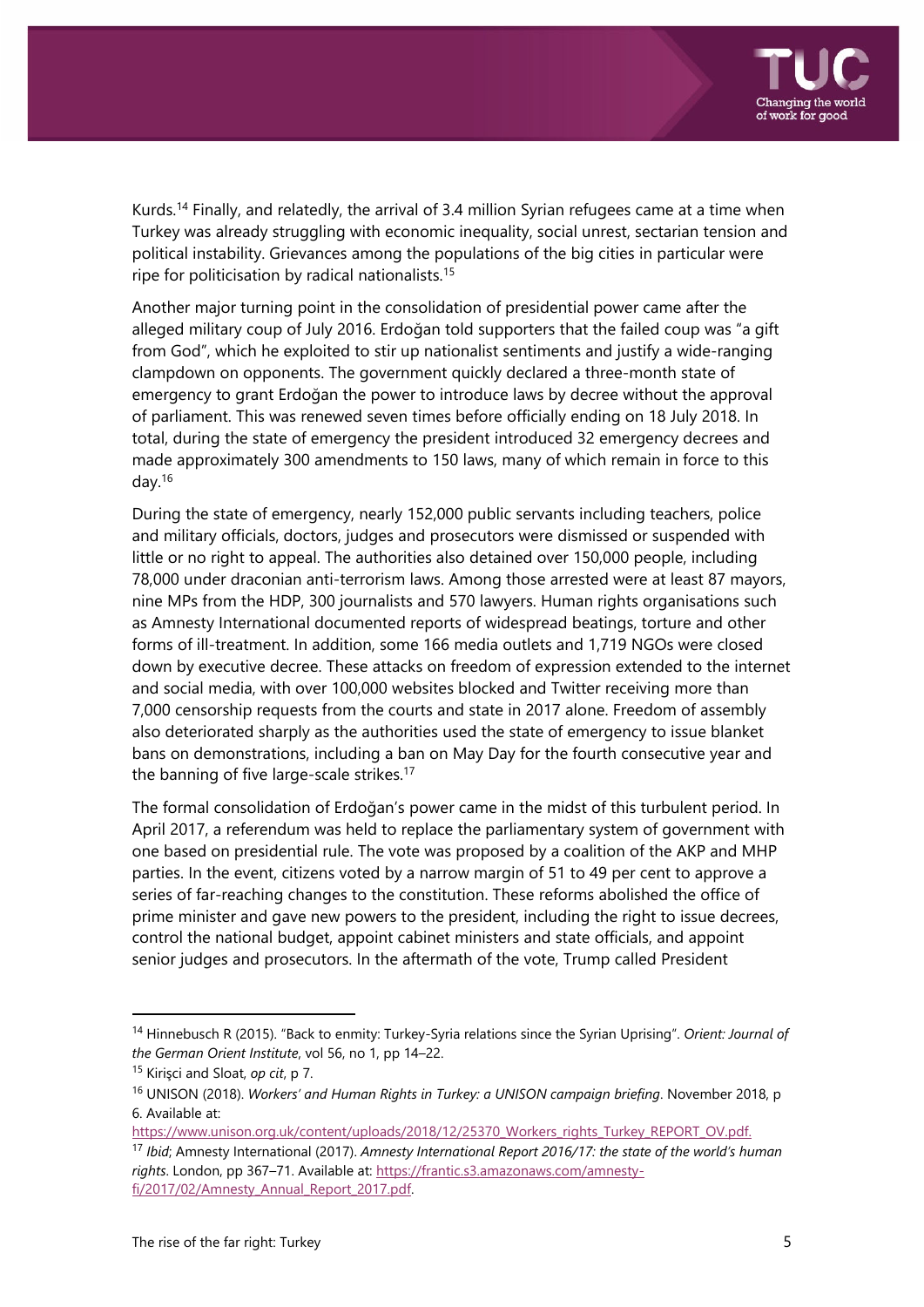

Erdoğan to congratulate him.18 Erdoğan officially became the first head of this new system in June 2018, after installing his new presidency and winning snap elections. Yet, just as the referendum exposed the strength of opposition to Erdoğan, the June general election required a formal coalition of the AKP and MHP to secure an overall parliamentary majority, demonstrating the former's growing dependence on radical nationalism. At one preelection rally, Erdoğan even went as far as to make the hand gesture of the Grey Wolves, a neo-fascist organisation that is widely regarded as the MHP's paramilitary wing.19

## **Continued deterioration**

Events since the referendum have showed a continued deterioration of the situation in Turkey, further exposing the limitations of the AKP's political dominance and ability to rule by consent. In recent years the regime has pursued a political strategy that combines rightwing nationalist rhetoric, anti-Kurdish aggression and a confrontational foreign policy with measures to placate the AKP's traditional core base of religious conservatives. Efforts to construct a common Turkish identity fused with Islam have involved everything from a renewed state focus on specific events of historical importance to the ideological reorientation of education and popular culture. Erdoğan's attempt to remake his country's image using religious symbolism and public spectacles has drawn comparisons with aspects of Narendra Modi's ethnonationalist project in India.20 Turkey's aggressive foreign policy, manifested most violently by its interventions in Syria and Libya, has utilised the framing of 'injustice' to present its position. The labelling of rivals as 'others' links the government's foreign policy to its domestic objective of forging an exclusivist national identity.<sup>21</sup>

Refugees, along with the Kurds, have been among the main victims of the AKP's radical nationalist turn and a concerted media effort to portray them as terrorists and criminals.<sup>22</sup> Resentment towards refugees has been growing steadily in recent years and turned increasingly violent amid deepening economic malaise. The Turkish authorities are believed to have illegally deported large numbers of refugees last October, and a sordid deal signed with the EU back in 2016 is now unravelling as the Turkish government has announced that it will no longer prevent refugees from entering the EU at the Greek border.

While the AKP has helped to mainstream hardline nationalist currents, this has not had the desired effect of consolidating its position or legitimising Erdoğan's rule. Last year's municipal elections, held at the height of an economic crisis, resulted in the AKP and MHP

- <sup>19</sup> "Erdoğan makes 'grey wolf' sign at rally". Ahval, 10 March 2018. Available at:
- https://ahvalnews.com/recep-tayyip-erdogan/erdogan-makes-grey-wolf-sign-rally.
- 20 Sheran Y (2020). "The end of the secular republic". *The Atlantic*, 13 August 2020. Available at: https://www.theatlantic.com/international/archive/2020/08/modi-erdogan-religious-nationalism/615052/.  $21$  Zorlu B (2020). "Tensions rising in the Mediterranean: the interplay of domestic and foreign policy and Turkey". PSA Blog, 7 September 2020. Available at: https://www.psa.ac.uk/psa/news/tensions-risingmediterranean-interplay-domestic-and-foreign-policy-turkey.

<sup>18</sup> Renton, D (2018). *The New Authoritarians: convergence on the right*. London, p 6.

 $22$  "Media in Turkey: 5 thousand 515 instances of hate speech in a year". Bianet (English), 18 September 2020. Available at: https://bianet.org/english/media/231141-media-in-turkey-5-thousand-515-instancesof-hate-speech-in-a-year.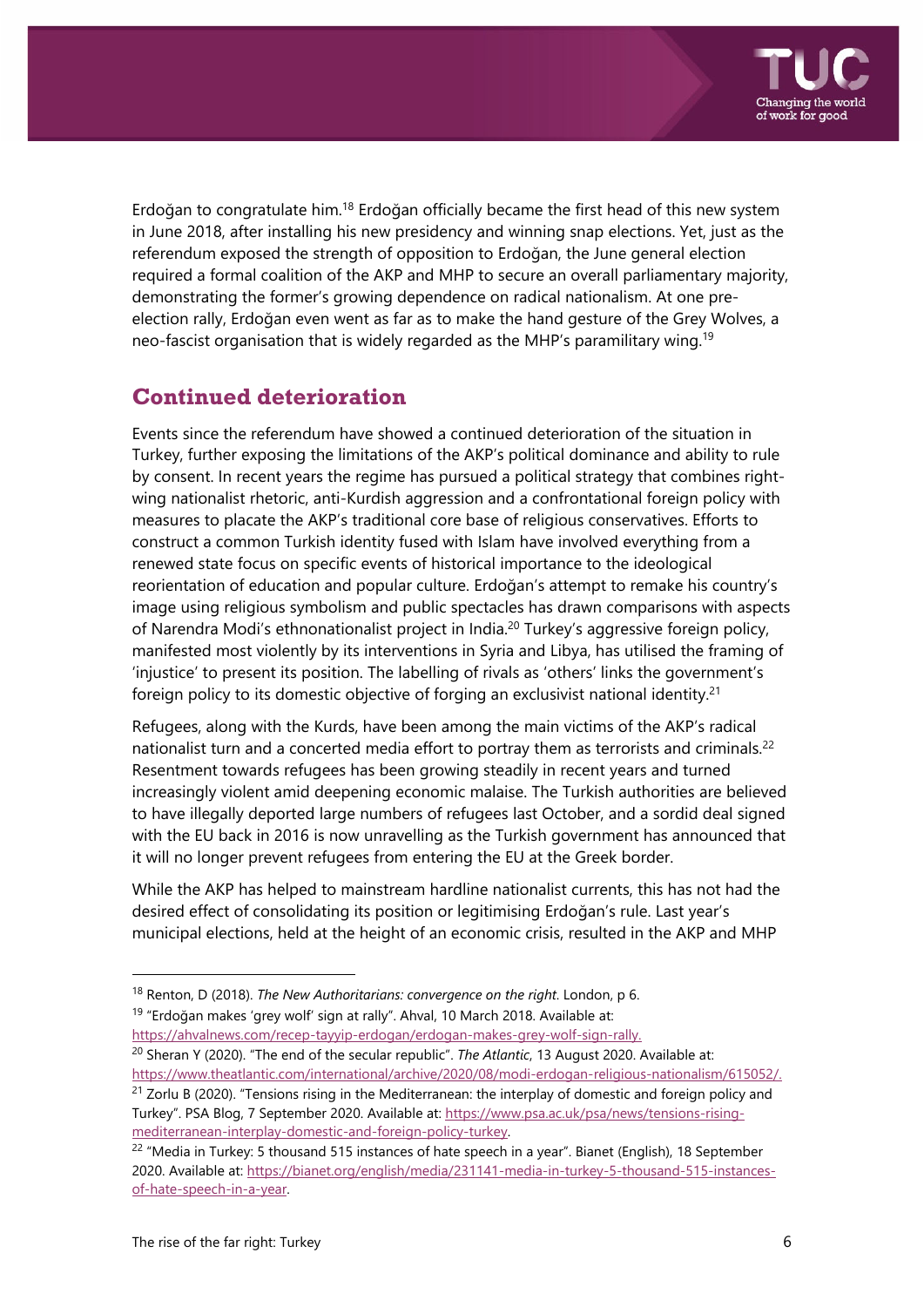

losing control of key cities such as Ankara and Istanbul to the opposition.<sup>23</sup> These results were a reflection of growing social discontent generated by the regime's failures of economic policy as well as the (irretrievable) loss of significant Kurdish support. When the coronavirus pandemic hit, it plunged Turkey into a crisis of even greater severity than the last, dashing any hopes that an economic recovery would come to Erdoğan's aid. The government's subsequent poor handling of the pandemic has led to falling approval ratings, intensifying social antagonisms and an emboldened opposition. With the AKP increasingly reliant on the MHP to get anything done, the latter has been able to exert greater influence over government policy, even securing the premature release of 'fascist hitman' and Mafia boss Alaattin Çakıcı, a former member of the Grey Wolves and MHP supporter who had been given a 16-year sentence for murder.<sup>24</sup>

The repression of criticism and political opposition has continued unabated throughout the pandemic. For instance, the government has expanded an auxiliary police force and granted a new 20,000-strong security agency dubbed the 'night guard' the right to use weapons. Under the guise of combatting 'fake news', 'incitement' or 'spreading fear and panic', the authorities detained more than 500 social media users, 12 journalists and several doctors in the first few months alone of the pandemic. Repression against Kurdish political representatives has continued, and there have been military incursions into Kurdish areas along the southern Turkish border. The government has also blocked or cut financing and borrowing for opposition-controlled municipalities in a bid to force them into implementing austerity measures. Government figures and their allies have directly contributed to an escalation of right-wing rhetoric, sparking increased violence against LGBT+ people, Kurds and the Armenian community. This has been accompanied by a spike in violence against women, just as the AKP is considering withdrawing from the Istanbul Convention due to its negative impact on 'family values'.25

As Erdoğan looks toward the next presidential election, due to be held some time before 2023, his country appears to be on a perilous, downward spiral. Even before the pandemic hit, Human Rights Watch (HRW) had pointed to "deepening human rights crisis over the past four years with a dramatic erosion of [Turkey's] rule of law and democracy framework".26 In support of HRW's assessment, a major study into the political rhetoric and governing practices of ruling parties has established that the AKP, Fidesz and Modi's Bharatiya Janata Party (BJP) have fast become the most autocratic right-wing regimes in the

https://balkaninsight.com/2020/08/10/istanbul-conventions-fate-splits-turkish-presidents-supporters/. 26 Roth K (2020). *Human Rights Watch World Report 2020 – Turkey*. Available at: https://www.hrw.org/world-report/2020/country-chapters/turkey.

<sup>23</sup> Ülgen S (2019). "Turkish democracy is the winner in these momentous local elections". *Guardian*, 3 April 2019. Available at: https://www.theguardian.com/commentisfree/2019/apr/03/turkey-democracy-localelections-akp-erdogan.

<sup>24</sup> Kayserilioğlu A (2020). "Turkey's mainstream opposition is squandering the coronavirus crisis". *Jacobin*, 24 September 2020. Available at: https://www.jacobinmag.com/2020/09/turkey-coronavirus-coviderdogan-akp-istanbul.

<sup>25</sup> *Ibid*.; Amnesty International (2020). *Turkey: Stifling free expression during the COVID-19 pandemic*. 16 June 2020. Available at: https://www.amnesty.org/en/latest/campaigns/2020/06/turkey-stifling-freeexpression-during-the-covid19-pandemic/; Buyuk HF (2020). 'Istanbul convention's fate splits Turkish president's supporters', *Balkan Insight*, 10 August 2020. Available at: